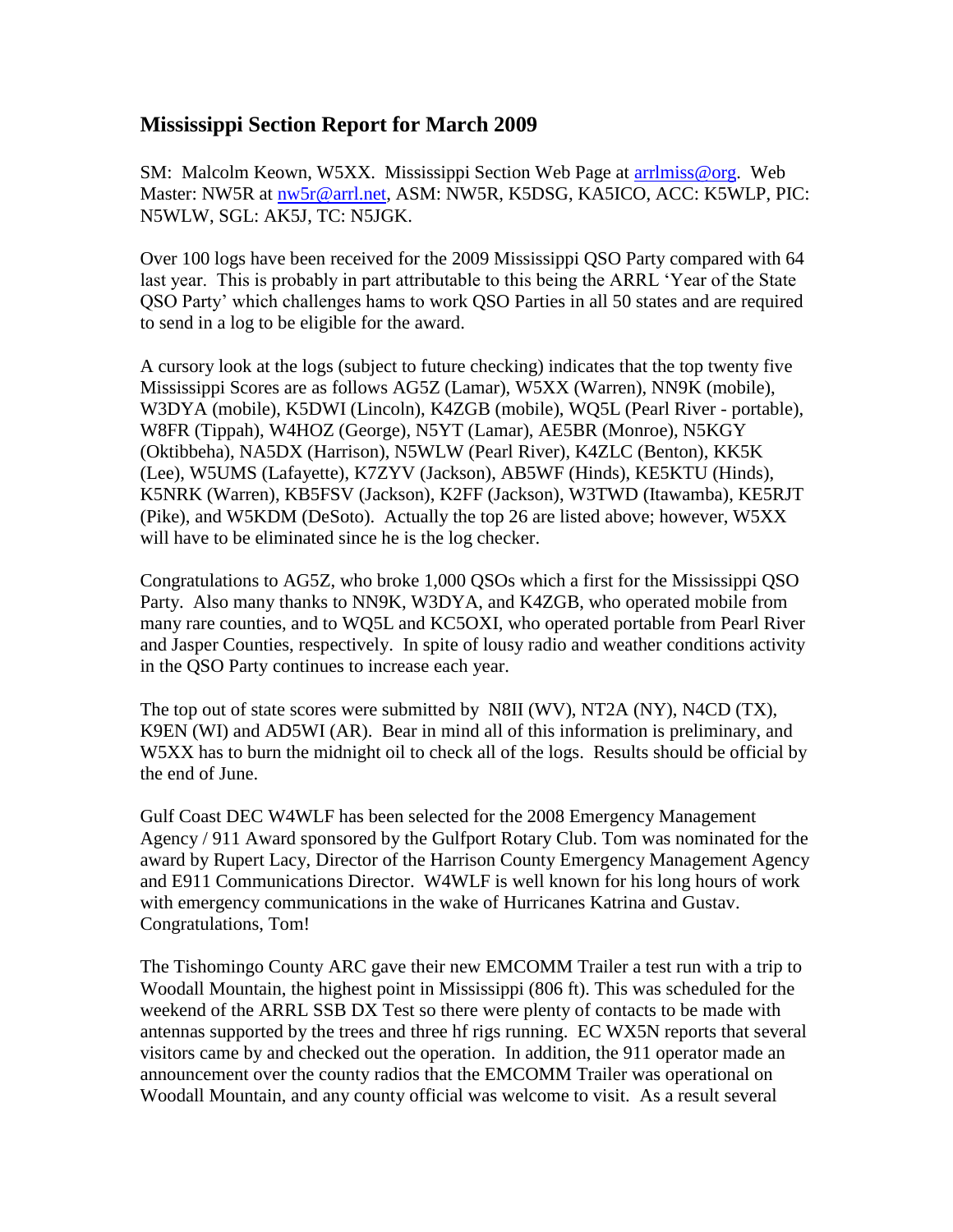county officials were on hand to observe the operation in addition to State Representative Bubba Carpenter. Those participating were KE5LWY, KE5RXN, KJ4ISD, KB5VML, KD5YP, WX5N, KB5ROC, KU4WW, and KE5KRG.

The Magnolia DX Association also operated multi-op during the ARRL SSB DX Test from the QTH of KA5VFU and KB5CSQ. WQ5L reports that the bands weren't so hot, but the turnout, the food, and the fellowship were great. Running two rigs, MDXA made 632 QSOs and 245 Band countries. Those operating were K5DL, N5UCF, AE5FB, K2FF, WQ5L, N5PXF, AE5JG, KE5QHZ, N5VAG, W5UE, KE5RRT, KB5FSV, N5GD, KE5MOZ, WD5BJT, KB5CSQ, and KE5VFU. Also in attendance were several loggers/listeners including KE5ZOS, KE5ZOQ, KE5ZOU, and YL Rachel. N5YY, W5MSW, and AE5FB operated the kitchen. A great time was had by all!

DEC AG5Z reports that a multiband net has been started in the Hattiesburg area. The nets meet on Wednesday Night at 9:00 on 28.335 and 146.775. Contact Larry for more info. Larry also reports that he is advising a group at USM which is organizing a ham club. More info to follow.

Each month I get several requests asking that I add them to the weekly ARRL email Newsletter or the monthly Mississippi Section Report, the weekly DX Bulletin, the weekly Propagation Bulletin, the ARES Newsletter, etc. all of which come from ARRL Headquarters. As Section Manager I have access to the Membership Data Base; however, I cannot make changes. Only individual members can do this. Any ARRL Member who wants to be added to one or more of these emails from Headquarters should go to the ARRL Home Page, then click on Members Only, then Member Data Page to sign up for the various emails. Because you are getting this monthly Mississippi Section Report you are signed up for this email; however, if you wish to receive other emails or somebody asks you how to get on a list for a particular email, please explain the procedure to them. Help me spread the word. Thanks!

Put April 18 on your schedule for the Hattiesburg ARC ninth annual 'Junk in the Truck Sale.' The festivities will begin at 8:00 AM at the Immanuel Baptist Church parking lot across from the Turkey Creek Mall. Turn off of 98 West/Hardy Street between Turtle Creek Mall and Walgreen's Drug Store, and the parking lot is on the right after the first stop sign. The 'Sale' will be followed by a VE Test Session at Allen's Trophy Shop in Downtown Hattiesburg at 1:00 PM. Contact AC5E at ac5e@comcast.net for more info. Talk in is on 145.37 minus (136.5 tone).

WD2XSH/6 (W5THT) reports that times are tough on 600M. The new administration is questioning the experimental nature of the 600M group and delaying approval of new station applications. In addition bad weather across the country has damaged many of the group's large antennas that are required for 600M. In spite of all of the bad news Pat reported a QSO with Colorado.

Section PIC N5WLW reports that the Pearl River ARC sponsored a booth on Main Street in Picayune at the Annual Street Fair. The station attracted a number of potential hams as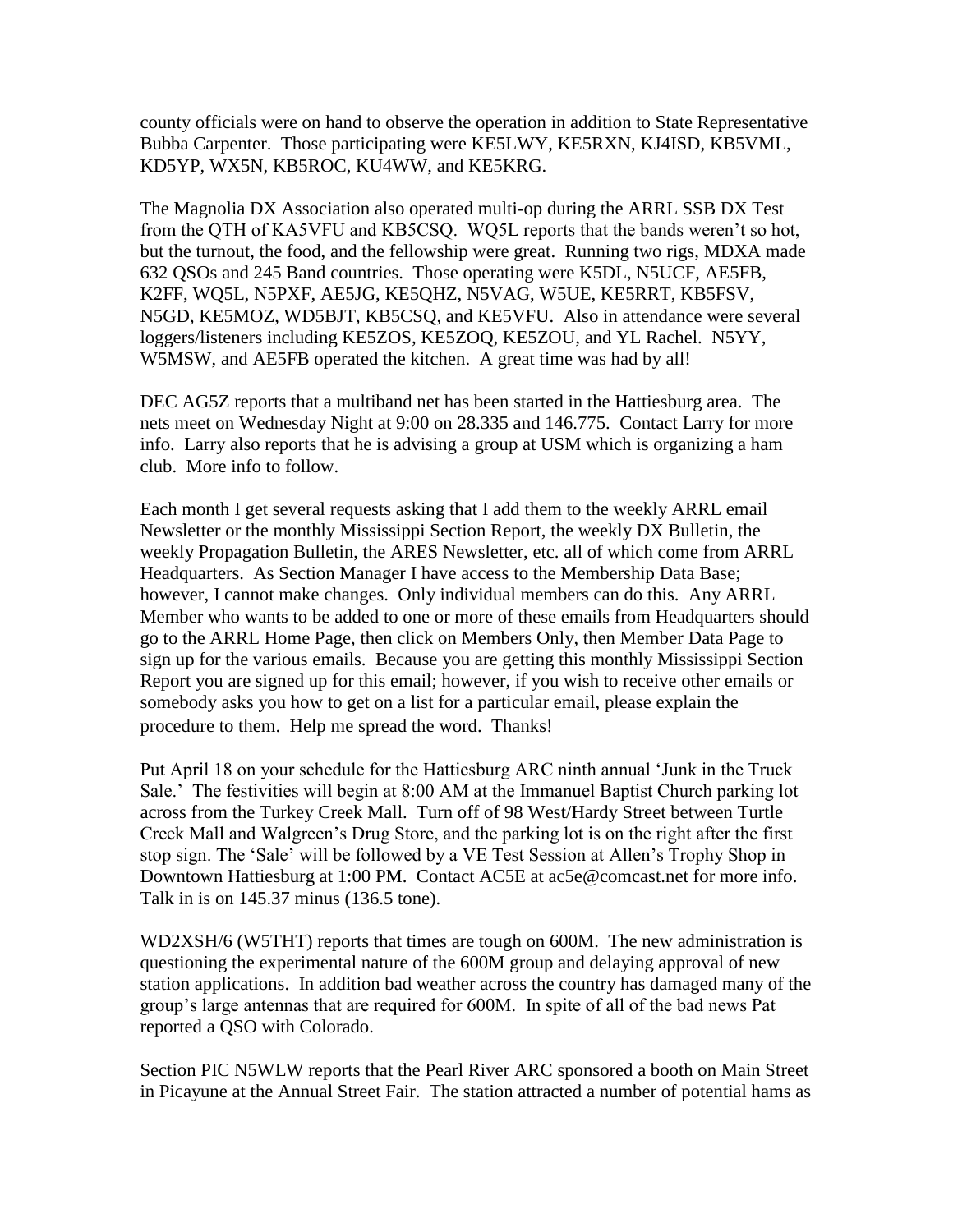well as working a fair amount of stateside and DX QSOs. Those manning the booth were KE5WJL, N5ELI, KB5OXE, and KB5JSG.

And last but far from being least, don't forget May 12 when the Mississippi Simulated Emergency Test (SET) will be conducted in coordination with the MEMA Hurricane Wendy Exercise. Although this is on a weekday, hopefully we can have enough retirees available and folks who can take a couple of hours off from work to have a good response to Wendy. Details for ham participation have not been yet set in concrete by MEMA; however, specific information for the DEC/EC and ARES members will follow very shortly.

Welcome to new Mississippi hams: KF5ADJ, Sandor – Olive Branch; KF5ADN, Glenn – Caledonia; KF5ADS, Katie – Waynesboro; KE5ZNO, Zachary – Starkville; KE5ZNP, Jordan – Mississippi State; KE5ZNR, Daniel – Hamilton; KE5ZNS, Timothy – Starkville; KE5ZNQ, Layton – Brandon; KE5ZNT, Taylor – Mississippi State; KE5ZOP, David – Gulfport; KE5ZOR, Elizabeth – Gulfport; KE5ZOS, Ronald – Gulfport; KE5ZOT, Richard – Ocean Springs; KE5ZOU, Robert – Biloxi; KE5ZOV, Trivino – Gulfport; KE5ZPV, Gregory – Columbus; KE5ZQY, Travis – Biloxi; KE5ZWD, Mark – Biloxi; KE5ZWV, Richard – Clinton; KE5ZTH, Joseph - Corinth; KE5ZTI, Stephen – Guntown; and KE5ZTJ, Mike – Rienzi.

Also welcome to new ARRL Members: N5DAM – Gulfport; NU5E – Pontotoc; KA5HOP – Gulfport; KD5IVK – Pass Christian; N5JDH – Southaven; KB1JFZ – Carriere; N5LCG – Clinton; KB5LJE – Tupelo; KE5QHV – Gulfport; KE5RXB – Jackson; KE5UBH – Quitman; N5WTJ – Biloxi; KE5ZOQ – Gulfport; KE5ZOS – Gulfport; KE5ZQY – Biloxi; KE5ZTJ – Rienzi; and KI5ZY – Amory. April ARRL Membership in Mississippi is 1030, down one from March. We are well above 1,000, but we need to keep working. With our current economic climate, folks are less likely to renew which will eventually take its toll on membership.

In addition welcome to KE5MOZ as EC for Jackson County and N5VEI as EC for Madison County.

N5XXX has resigned to the Jackson ARC Board as Manager of the NWS-Jackson Skywarn Operations in that he will be moving to Albuquerque. Thanks for your many years of service Billy Bob!

Congratulations to the following on their upgrades: KE5GBO – Gulfport; KD5PYC – Biloxi; KE5QHZ – Saucier; KC5RIU – Florence; KB5RZD – Waynesboro; N5TRR – McCool; KE5TUF – Gulfport; KE5UGL – Starkville; KE5WAD – Pearl; KE5YBU – Petal; KE5YPT – Biloxi; KE5YST – Vancleave; KE5YYP – Fulton; KE5ZBP – Thaxton; KE5ZBT – Union; and KE5ZOQ – Gulfport.

Also congratulations to KE5EFB, who completed FEMA IS-100 and IS-700, and KD5LAP, who completed FEMA IS-300 and IS-400.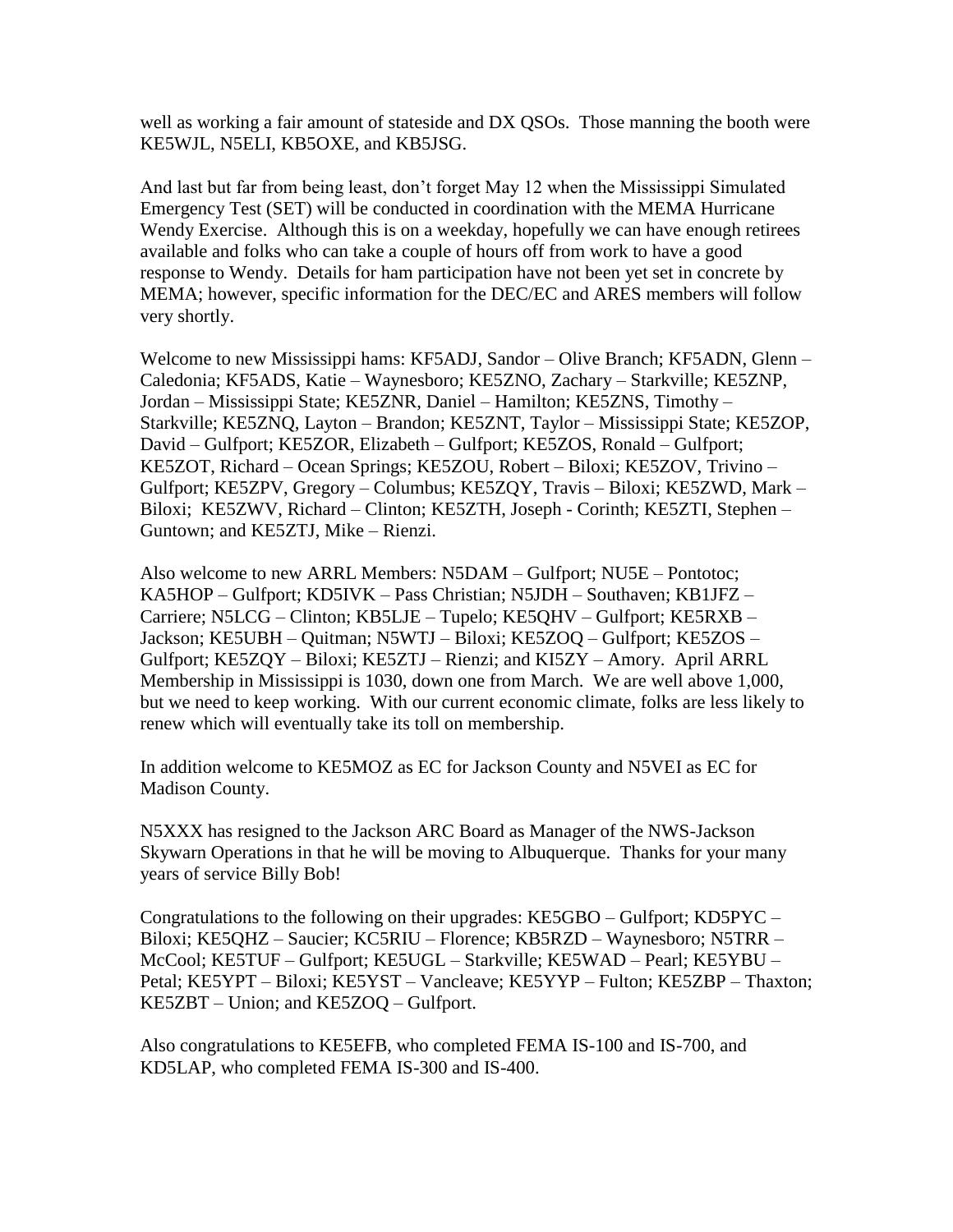DEC/EC Monthly Reports: WB5CON (NE MS/Alcorn), KC5EAK (Pearl River), K5FV (Rankin), WB5GUD (Newton), KD5GWM (Lauderdale/Clarke), KE5MOZ (Jackson), WX5N (Prentiss and Tishomingo), W5VZK (EC MS), and AG5Z (SE MS).

Club Newsletter/Reports: Hattiesburg ARC (AC5E), Meridian ARC (W5MAV), Northeast Mississippi ARA (KB5NMB), Pearl River ARC (N5WLW), and Vicksburg ARC (W5WAF).

Regret to report the passing of W5GLZ of Greenwood.

Net reports: sessions/QNI/QTC (Net Manager)

DRN5 62/ 100% represented by W5XX, W5MLO, WB5ZED, W5CPO, W5OXA K5BBA, and WA5FB. (WB5ZED)

MSPN 31/3008/28 (K5NRK)

Magnolia Section Net 31/886/5 (K5DSG)

Jackson County Em Net 31/439/7 (KE5MOZ)

MS Slow Net 22/38/0 (W3TWD)

Meridian Area EN 7/95/0 (KD5GWM)

MS Baptist Hams Net 5/31/0 (WF5F)

Hattiesburg Area EN 5/161/0 (K5MIQ)

Booneville and Prentiss Co. Net 5/76/7 (WX5N)

Lowndes Co ARC Net 5/64/0 (AD5DO)

Pearl River County ARES 5/75/0 (KC5EAK)

Monroe ARC Net 5/57/0 (AD5DO)

Jackson ARC Em Net 5/72/0 (N5DU)

MCARA Net 5/49/0 (KA2KMU)

Stone County ARES 5/88/0 (N5UDK)

Metro Jackson ARES Net 5/57/1 (N5DU)

Capital Area Em Net 5/104/0 (K5XU)